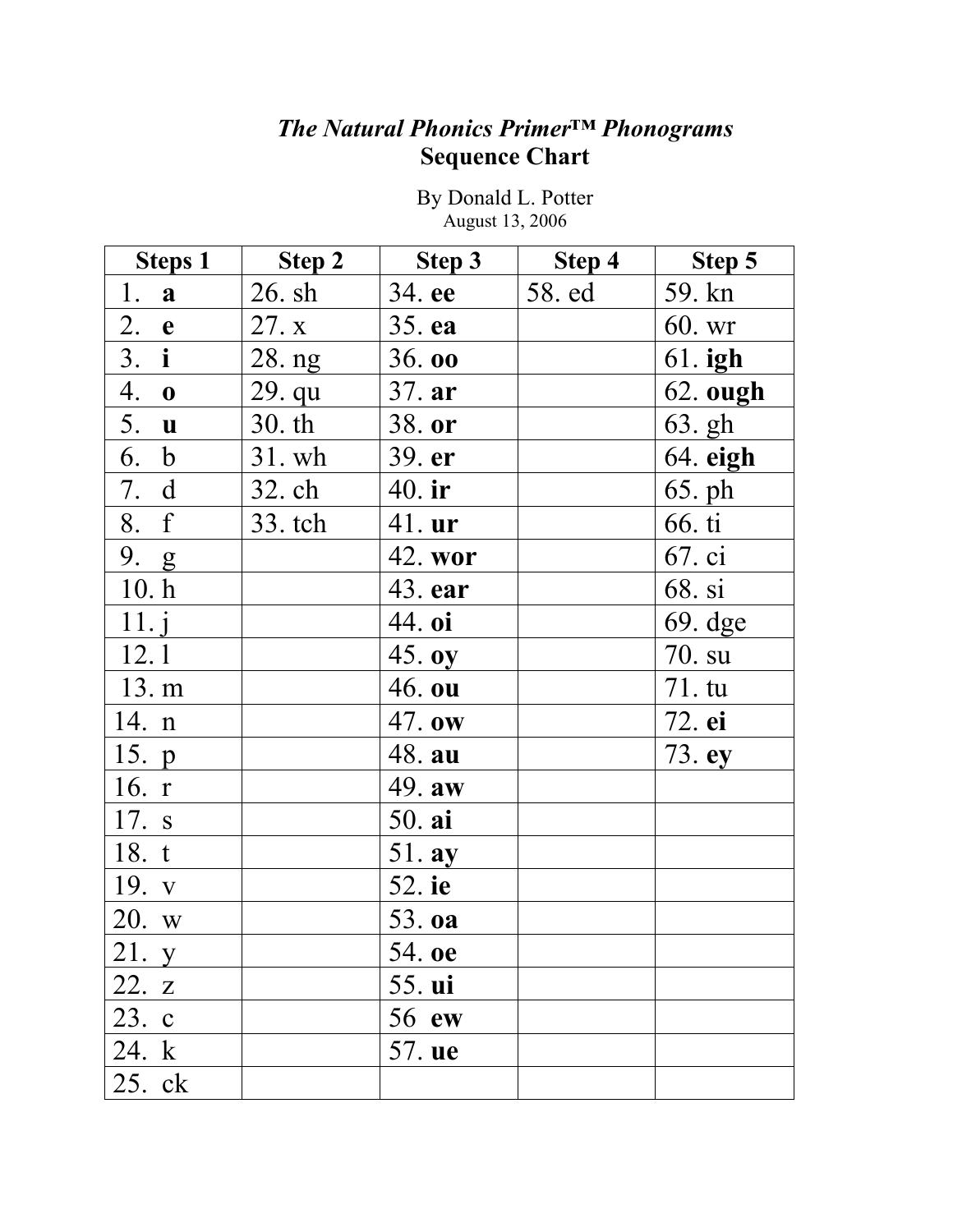# *The Natural Phonics Primer***™** *Phonograms* **Key Words**

| Steps 1                        | Step 2                       | Step 3                       | Step 4                     | Step 5                        |  |
|--------------------------------|------------------------------|------------------------------|----------------------------|-------------------------------|--|
| l. <b>a</b> at ate father ball | $26. sh$ ship                | 34. ee eel                   | 58. ed added sobbed mapped | 59. kn knee                   |  |
| 2. $e$ pet he                  | 27. x ax                     | 35. ea bead head bear        |                            | $60.$ wr $w$ rite             |  |
| 3. i it I taxi                 | $28.$ ng sing                | 36. 00 food good door blood  |                            | $61$ . igh light              |  |
| 4. <b>o</b> pot go love do     | 29. qu quack                 | 37. $ar$ car                 |                            | 62. ough ought though through |  |
| 5. u cut use music put         | 30. th the thin              | 38. or order                 |                            | 63. gh rough                  |  |
| 6. b Bob                       | 31. wh wheel                 | 39. er her                   |                            | 64. eigh eight                |  |
| 7. d dad                       | 32. ch church school machine | 40. ir first                 |                            | 65. ph phone                  |  |
| 8. f fan                       | 33. tch catch                | 41. ur nurse                 |                            | 66. ti nation                 |  |
| 9. g $g$ um gem                |                              | 42. wor works                |                            | 67. ci special                |  |
| 10. h hat                      |                              | 43. ear early                |                            | 68. si mission vision         |  |
| 11. $i$<br>jet                 |                              | 44. oi oil                   |                            | 69. dge edge                  |  |
| 12. $1 \; \text{lap}$          |                              | 45. oy toy                   |                            | 70. su sure treasure          |  |
| 13. m mom                      |                              | 46. ou loud four soup should |                            | 71. tu picture                |  |
| 14. n <u>noon</u>              |                              | 47. ow cow snow              |                            | 72. ei vein receive           |  |
| 15. p pop                      |                              | 48. au haul                  |                            | 73. ey they key               |  |
| 16. r roar                     |                              | 49. aw paw                   |                            |                               |  |
| 17. s sat as                   |                              | 50. ai mail                  |                            |                               |  |
| 18. t tot                      |                              | 51. ay day                   |                            |                               |  |
| 19. v van                      |                              | 52. ie field pie             |                            |                               |  |
| 20. w $\underline{w}$ agon     |                              | 53. oa boat                  |                            |                               |  |
| 21. y $yes gym baby by$        |                              | 54. oe toe                   |                            |                               |  |
| 22. z $\mathbf{z}$ ebra        |                              | 55. ui fruit                 |                            |                               |  |
| 23. c cat city                 |                              | 56 ew threw                  |                            |                               |  |
| 24. k kid                      |                              | 57. ue glue                  |                            |                               |  |
| 25. ck back                    |                              |                              |                            |                               |  |

Prepared by Donald L. Potter September 23, 2006

The underlined letter or letters represent the phonemes (isolated speech sounds). These phonograms with multiple sounds are to be spoken in a rhythmic fashion. It is good for the children to watch the teacher's mouth closely as they imitate the sounds. I have found it very helpful for the children to have a small hand mirror so they can observe their own mouths reproducing the sounds being taught. Make sure that to clip the sounds of the consonants: /t/ should be simply /t/ not /tuh/. In American English only slight aspiration should follow the phoneme.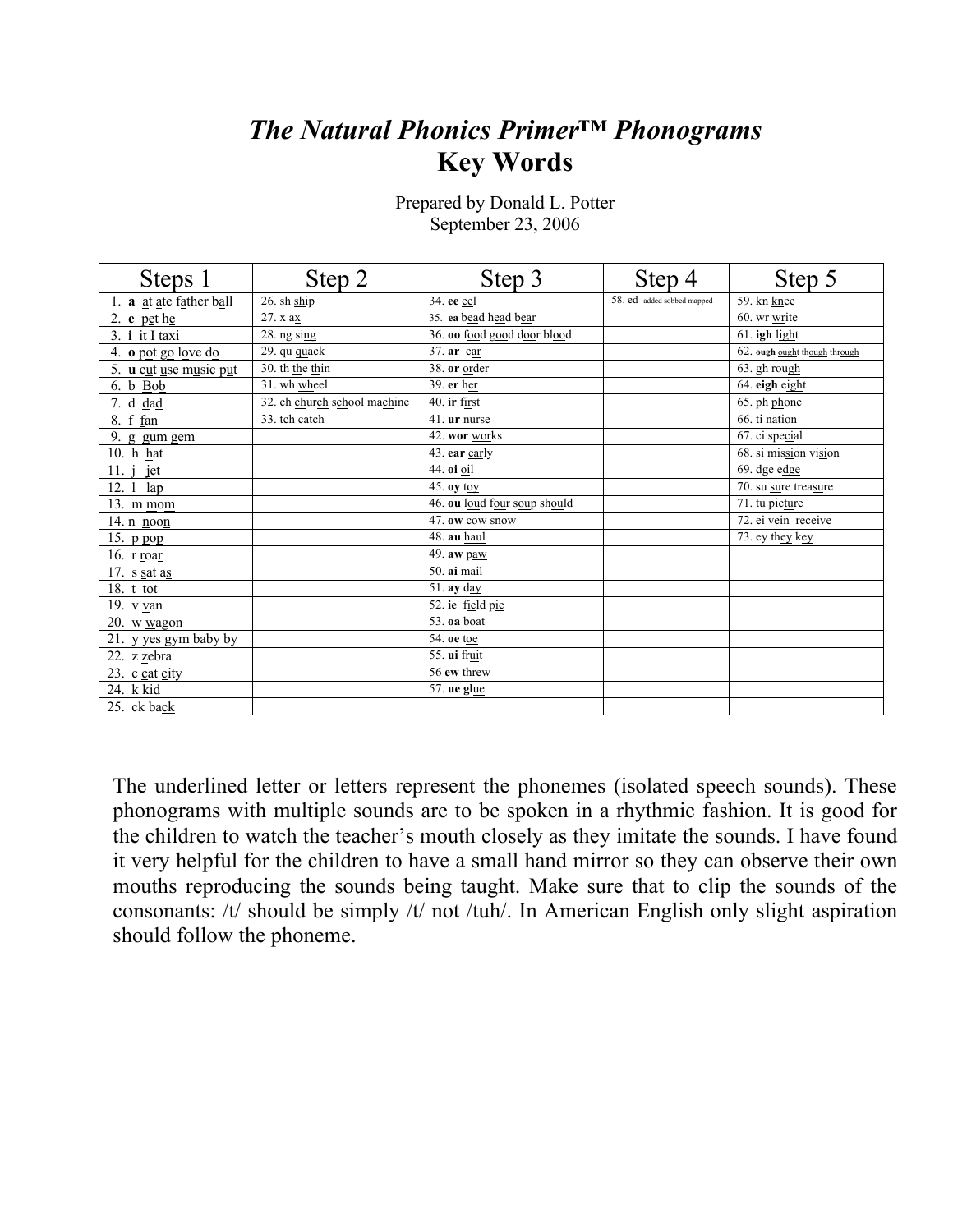## **Instructions for Making the Natural Phonics Primer ™ Phonogram Cards**

By Donald L. Potter September 23, 2006

I recommend putting both manuscript and letter forms on front of the flash cards. This is all the students will see. On the back of the cards, you can put the Key Words and the Instruction below. Simply have the class repeat the phonograms and instructions. With sufficient drill, they will memorize the cards. Children find this a fun activity. You will be amazed at how rapidly they can master all the phonograms. It is fine to say the letter names first and then the phonogram sound because the students will need to know the names of the letters when they do oral spelling. Oral spelling is a wonderful activity that can be accomplished in the fraction of the time necessary for written spelling.

- 2. E is usually silent at the end of English words.
- 5. U cannot be used at the end of a word because English words do not end with "u."
- 6. /b/ that starts with a line (Note that the letter "b" starts with a line, while "d" starts with a circle).
- 9. /g/ /j/, G usually says /j/ with e, i, or y.
- 23. /k/ /s/, C says /s/ with e, i or y.
- 26. Two-letter /sh/ that we use at the beginnings and ends of words.
- 31. /hw/ the backward phonogram
- 39. The /ur/ of her.
- 40. The /ur of first.
- 41. The /ur/ of nurse
- 42. The /ur/ of work
- 43. The /ur/ or early.
- 44. Two-letter /oi/ that we do **not** use at the end of words because English word do not end with "i."
- 45. Two-letter /oi/ that we do use at the end of words.
- 48. Two-letter /au/ that we do **not** use at the end of words because English words do not end with "u."
- 49. Two-letter /au/ that we do use at the end of words.
- 50. Two-letter /ā/ that we do **not** use at the end of words because English words do not end with "I."
- 51. Two-letter /ā/ that we do use at the end of words.
- 53. The  $\sqrt{5}$  of boat.
- 54. The  $/\bar{o}/$  of toe.
- 61. Three-letter /ī/.
- 64. Four-letter /ā/.
- 65. Two-letter /f/ that is a Greek phonogram
- 72. Two-letter /ā/ that we do **not** use at the end of words because English words do not end with "i"

#### **Three important rules**

- 1. The letters i, u, j, and v cannot end English words.
- 2. The letter is usually silent at the end of words.
- 3. Silent e at the end of a word can jump back over the second letter to make the third letter say its name: ate, Pete, kite, poke, mute.
- 4. The vowel at the end of a syllable is usually long.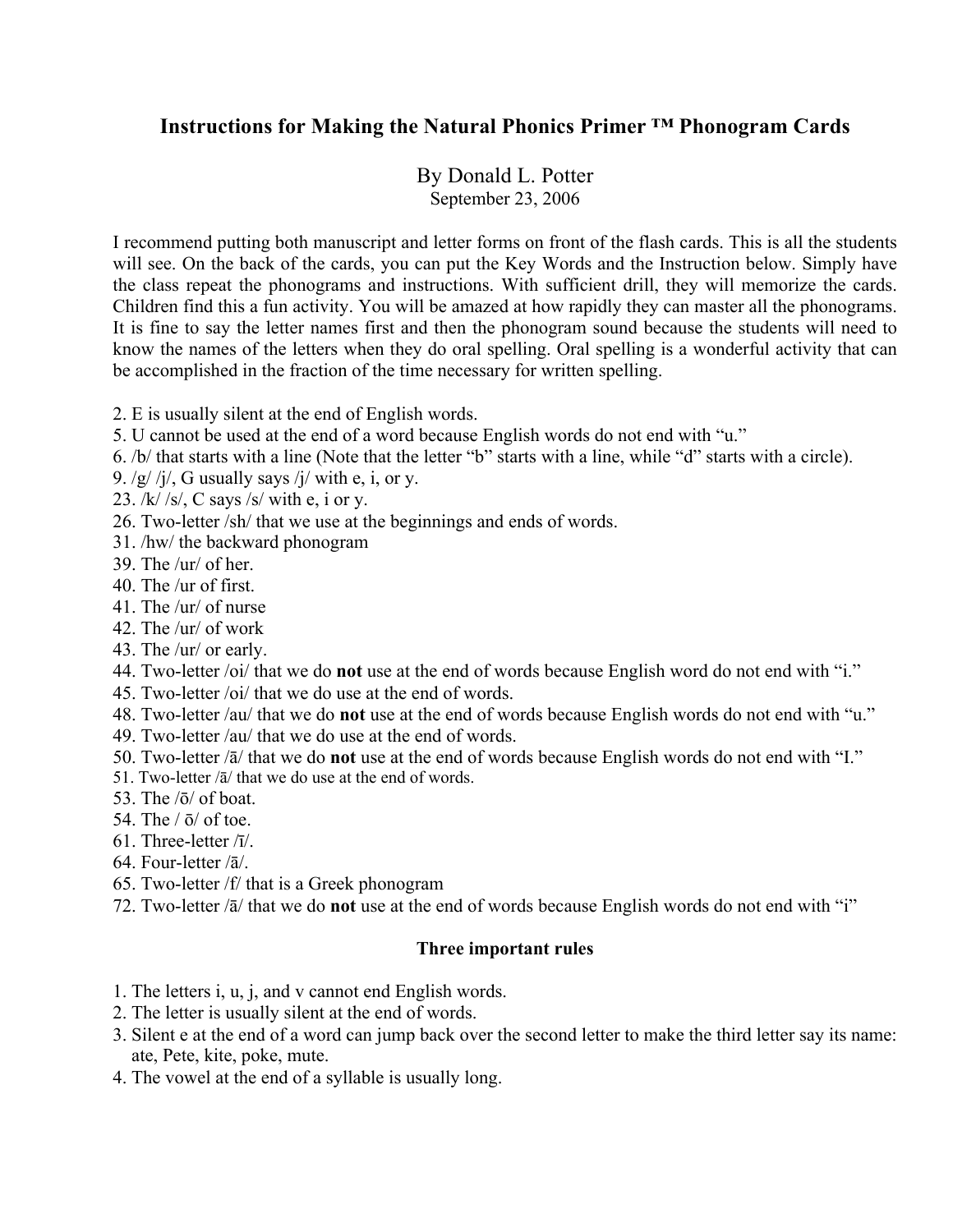## **Content and Correlation For the Natural Phonics Primer™ Phonograms**

## **Step 1: The five short vowels and all consonants spelled by one letter. Exercises 1 – 12: Phonograms 1 – 25**

- 1. a b d f g h j l m n j p r s t v w y z
- 2. e

 4. i 6. o

8. u

- 
- 10. c k
- 11. ck

#### **Step 2: Consonant and consonant combinations spelled with two or three letters. Exercises 12 – 23: Phonograms 26 – 32.**

- 13. ct ft lb lf lk lm lp lt mp nd nt pt sk sp st
- 14. bs cks ds ffs gs lls ms ns ps ts cts fts lbs lks lms lps lts mps nds nts pts sks sps sts
- 15. ng nk sh x ngs nks
- 17. bl cl fl gl pl sc sk sl sm sn sp st sw tw spl
- 18. br cr dr fr gr pr scr spr str shr tr
- 20. qu th wh spu thr
- 21. ch tch
- 23. Two-Syllable Words

#### **Step 3. Vowels and vowel combinations spelled with two or three letters. Exercises 24 – 39**

| 25. ee ea as in meat e as in he (Continued)                                 |  |
|-----------------------------------------------------------------------------|--|
|                                                                             |  |
|                                                                             |  |
|                                                                             |  |
|                                                                             |  |
|                                                                             |  |
|                                                                             |  |
|                                                                             |  |
|                                                                             |  |
| 35. ie as pie y as in by ye as rye ind as in mind ild as wild  Phonogram 52 |  |
|                                                                             |  |
|                                                                             |  |
| 39. Two-Syllable and Three-Syllable Words                                   |  |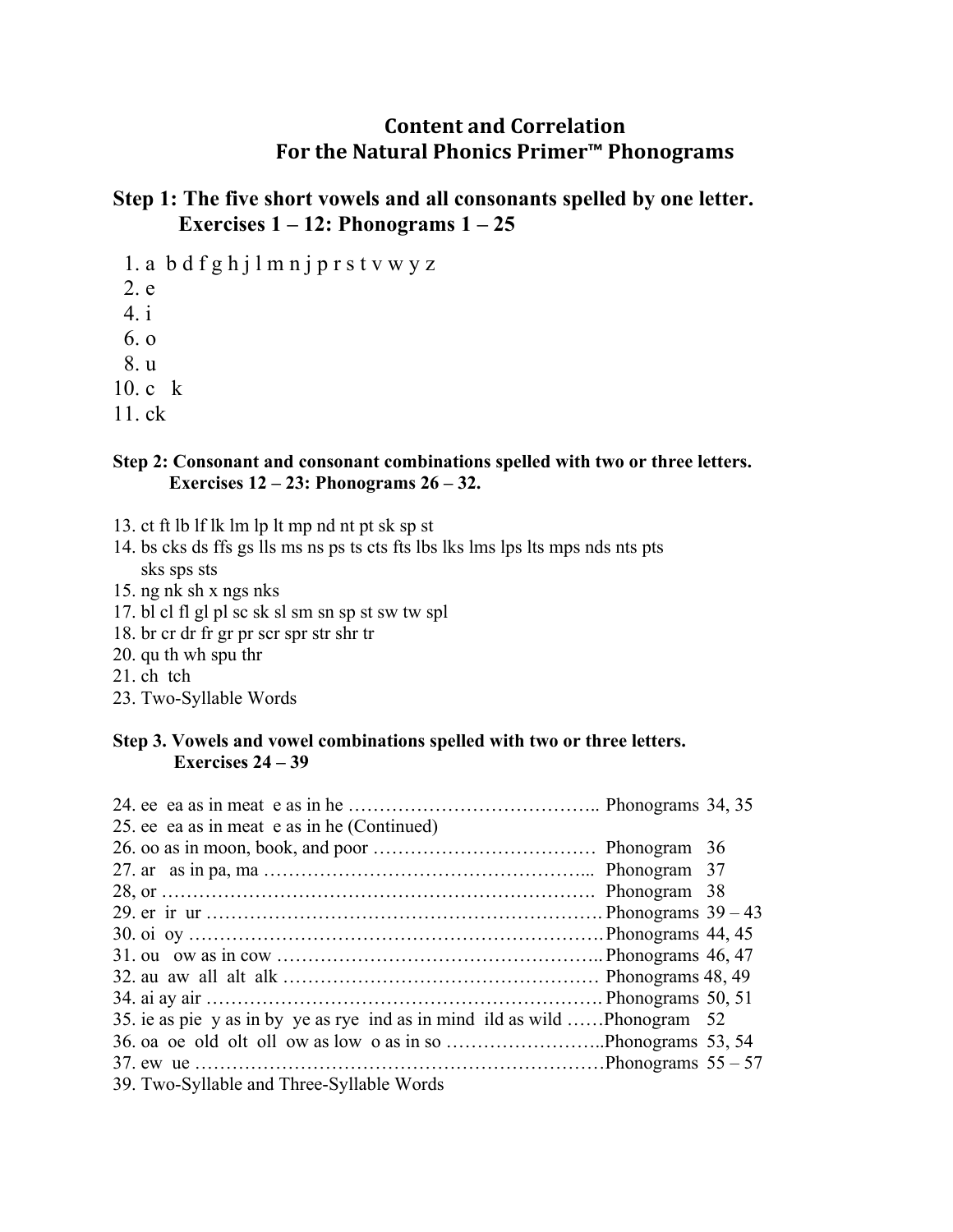## **Step 4. The five long vowels. Exercises 40 – 59. Only one new Phonogram for Step 4: ed.**

| 40. a as in name                                                                    |  |
|-------------------------------------------------------------------------------------|--|
| 41. a as in name (continued) as a in care e as in Eve and here                      |  |
| 42. i as in fine and fire                                                           |  |
| 44. o as bone and more                                                              |  |
| 46. u as in tune and cure                                                           |  |
| $48.$ ing                                                                           |  |
| 49. y, ies, ied as n hurry, hurries, hurried                                        |  |
|                                                                                     |  |
| 53. er le                                                                           |  |
| 55. ce ci cy                                                                        |  |
| 56. ge gi gy dge dgi dgy                                                            |  |
| 58. se, si, sy as in cheese, rising, rosy                                           |  |
|                                                                                     |  |
| Step 5. Irregular Spellings. Exercises $60 - 72$                                    |  |
|                                                                                     |  |
|                                                                                     |  |
| 61. Silent gh, h, l                                                                 |  |
|                                                                                     |  |
| 65. ea as in break, head, and learn                                                 |  |
| 66. ie as in field ui as in fruit u as in put                                       |  |
| 67. wa swa wor qua squaw ha ou as in young and famous                               |  |
| 69. ci, si, ti as in special, pension, vision, station, action Phonograms $66 - 71$ |  |
| su as in treasure tu as nature                                                      |  |
| 70. ive as in active or ance ence come some                                         |  |
| 72. Three-Syllable and Four-Syllable Words Phonograms 72 - 73                       |  |
|                                                                                     |  |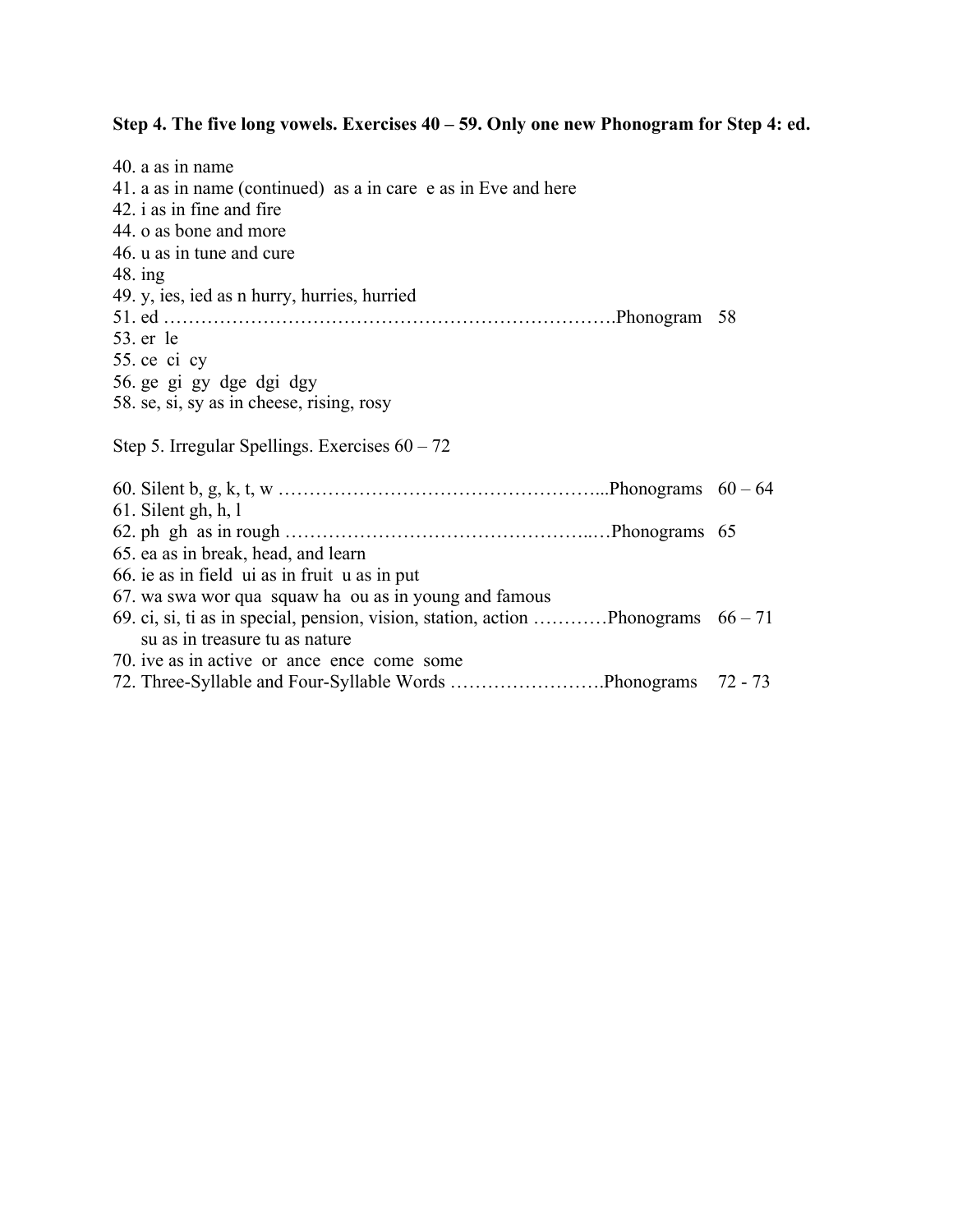## **Word Count for the** *Natural Phonics Primer***™**

| Step 1 |     |     | Step 2 | Step 3 |     | Step 4 |     | Step 5 |     |
|--------|-----|-----|--------|--------|-----|--------|-----|--------|-----|
| 1.     | 36  | 13. | 46     | 24.    | 75  | 40.    | 62  | 60.    | 62  |
| 2.     | 33  | 14. | 53     | 25.    | 31  | 41.    | 66  | 61.    | 52  |
| 4.     | 37  | 15. | 50     | 26.    | 56  | 42.    | 60  | 62.    | 31  |
| 6.     | 25  | 17. | 43     | 27.    | 42  | 44.    | 49  | 65.    | 49  |
| 8.     | 32  | 18. | 54     | 28.    | 28  | 46.    | 22  | 67.    | 56  |
| 10.    | 17  | 20. | 32     | 29.    | 43  | 48.    | 63  | 69.    | 41  |
| 11.    | 26  | 21. | 45     | 30.    | 22  | 49.    | 51  | 70.    | 44  |
|        |     | 23. | 51     | 31.    | 45  | 51.    | 77  | 72.    | 78  |
|        |     |     |        | 32.    | 32  | 53.    | 79  |        |     |
|        |     |     |        | 34.    | 66  | 55.    | 66  |        |     |
|        |     |     |        | 35.    | 34  | 56.    | 52  |        |     |
|        |     |     |        | 36.    | 72  | 58.    | 52  |        |     |
|        |     |     |        | 37.    | 26  |        |     |        |     |
|        |     |     |        | 39.    | 81  |        |     |        |     |
|        | 206 |     | 324    |        | 653 |        | 699 |        | 413 |

By Donald L. Potter August 13, 2006

Total words: 2,295

At 13 words per day, the program can be covered in 1 school year. At 26 words per day, it can be covered in ½ school year.

This Word Count Chart serves as the basis for establishing a realistic **Pacing Schedule** for introducing the phonetic words in the *Natural Phonics Primer*™.